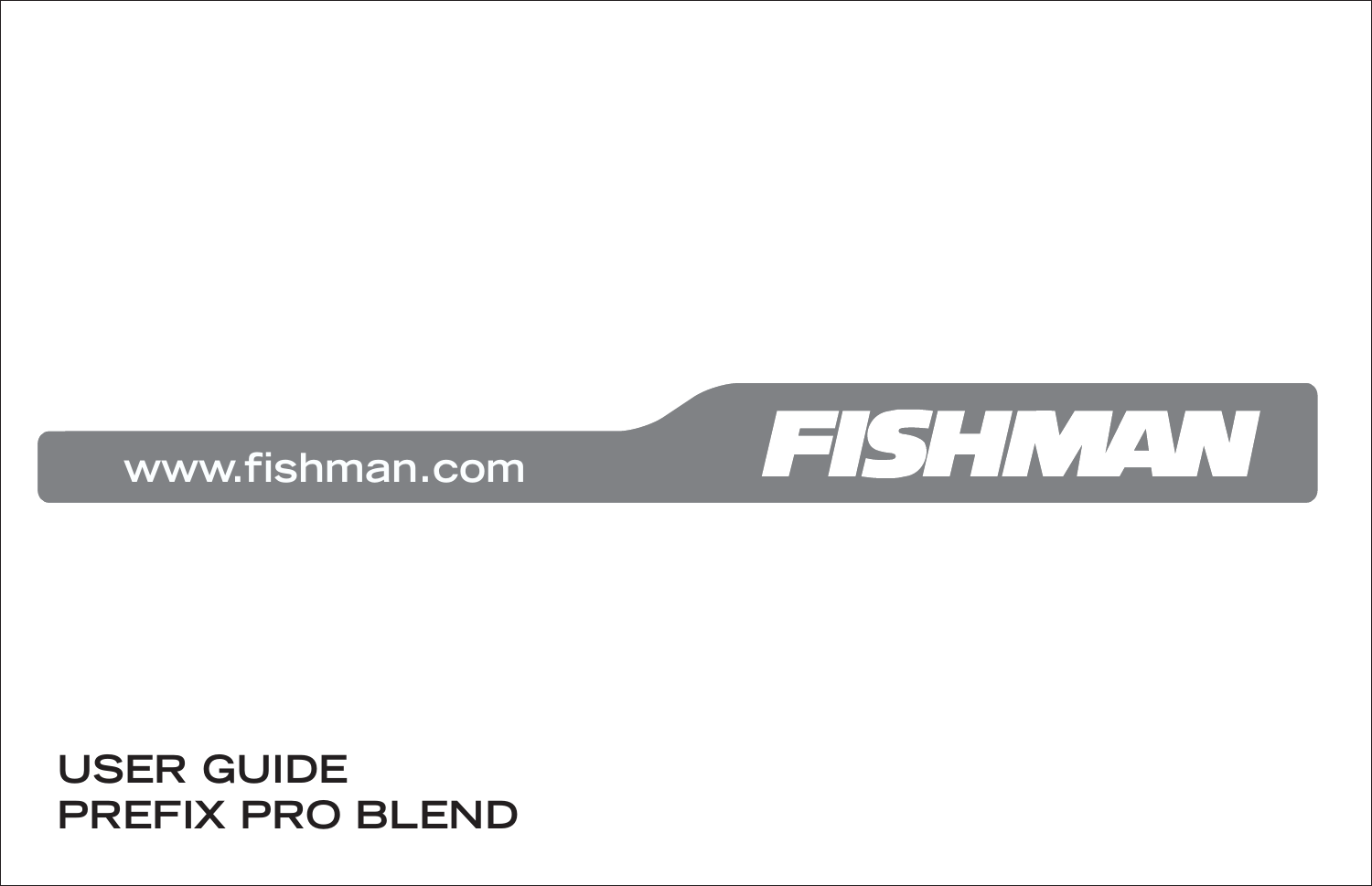#### **Welcome**

Thank you for making Fishman a part of your acoustic experience. We are proud to offer you the finest acoustic amplification products available: high-quality professional-grade tools to empower you to sound your very best. We are confident the Prefix Pro Blend will both enhance and inspire your music making.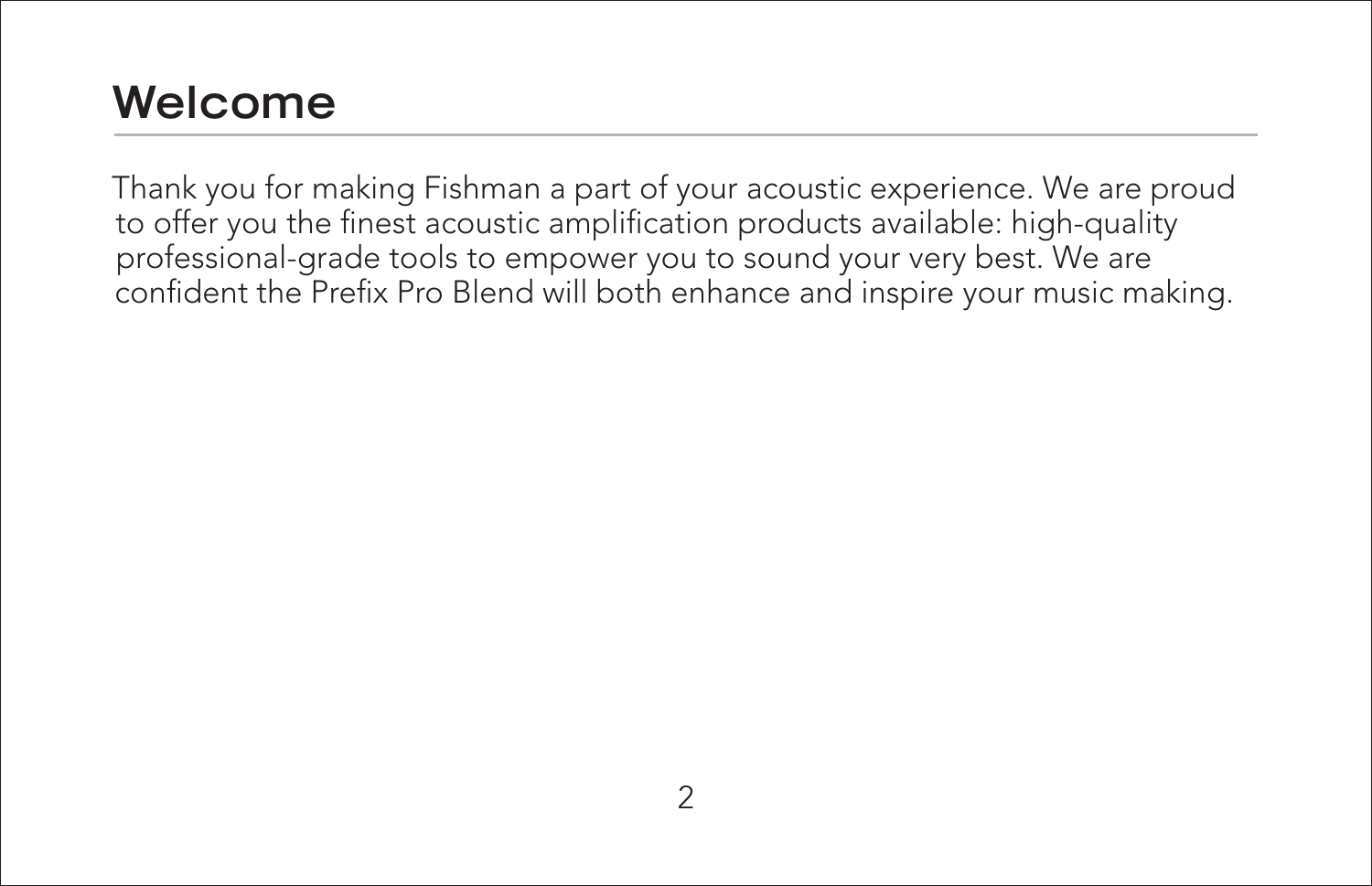## **Quick Start**

Before you begin, set the controls as shown:

- **1. Plug in:** Use a ¼" instrument cable.
- **2. Turn up:** Raise the Volume and adjust the Blend control to your liking.
- **3. Pickup tone:** Adjust tone controls to your liking.

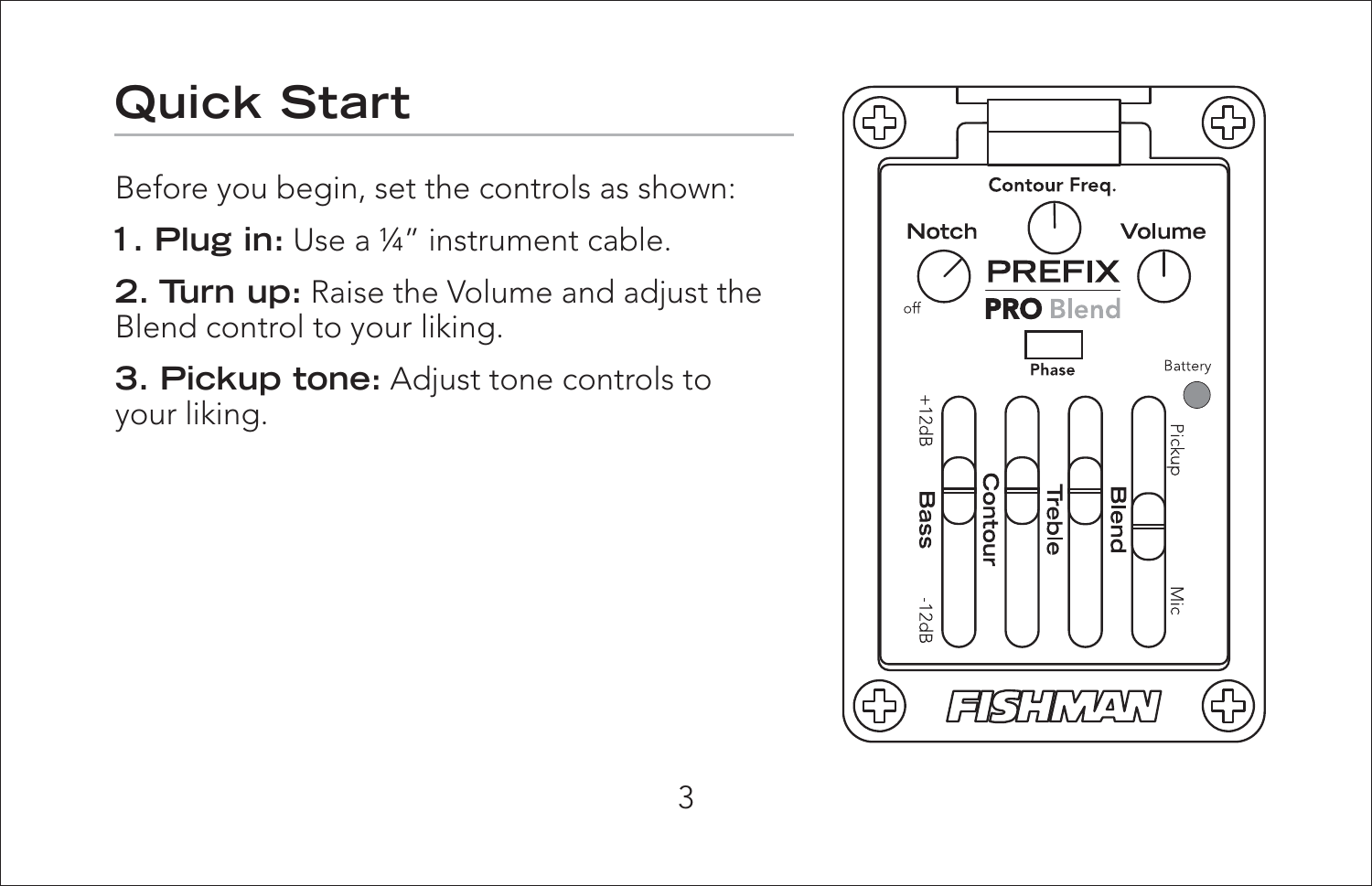## **Controls**

**Volume:** For the cleanest signal, set the Volume knob as high as possible, without causing distortion or feedback.

**Blend:** Move the Blend slider to change the balance between the pickup and the microphone.

**Bass:** Boost here to add depth and weight to the sound of the guitar. Note that this control only affects the pickup signal.

**Contour EQ:** Two sliders (Contour and Contour Frequency) make up this EQ.<br>The Contour Frequency slider lets you tune in on a specific range of sound that you can boost or cut with the Contour slider.

**Treble:** Boost to cut through the mix. Cut to mellow and subdue the sound. Note that this control only affects the pickup signal.

**Notch:** Tune the Notch filter to remove low-end feedback. Raise the Volume until feedback occurs, then slowly turn the Notch to the right until the feedback is eliminated.

**Phase:** Use the Phase switch to improve bass response at low volume and suppress feedback at high volume. If feedback occurs, push the Phase switch. If feedback recurs when you change your location, press the switch again.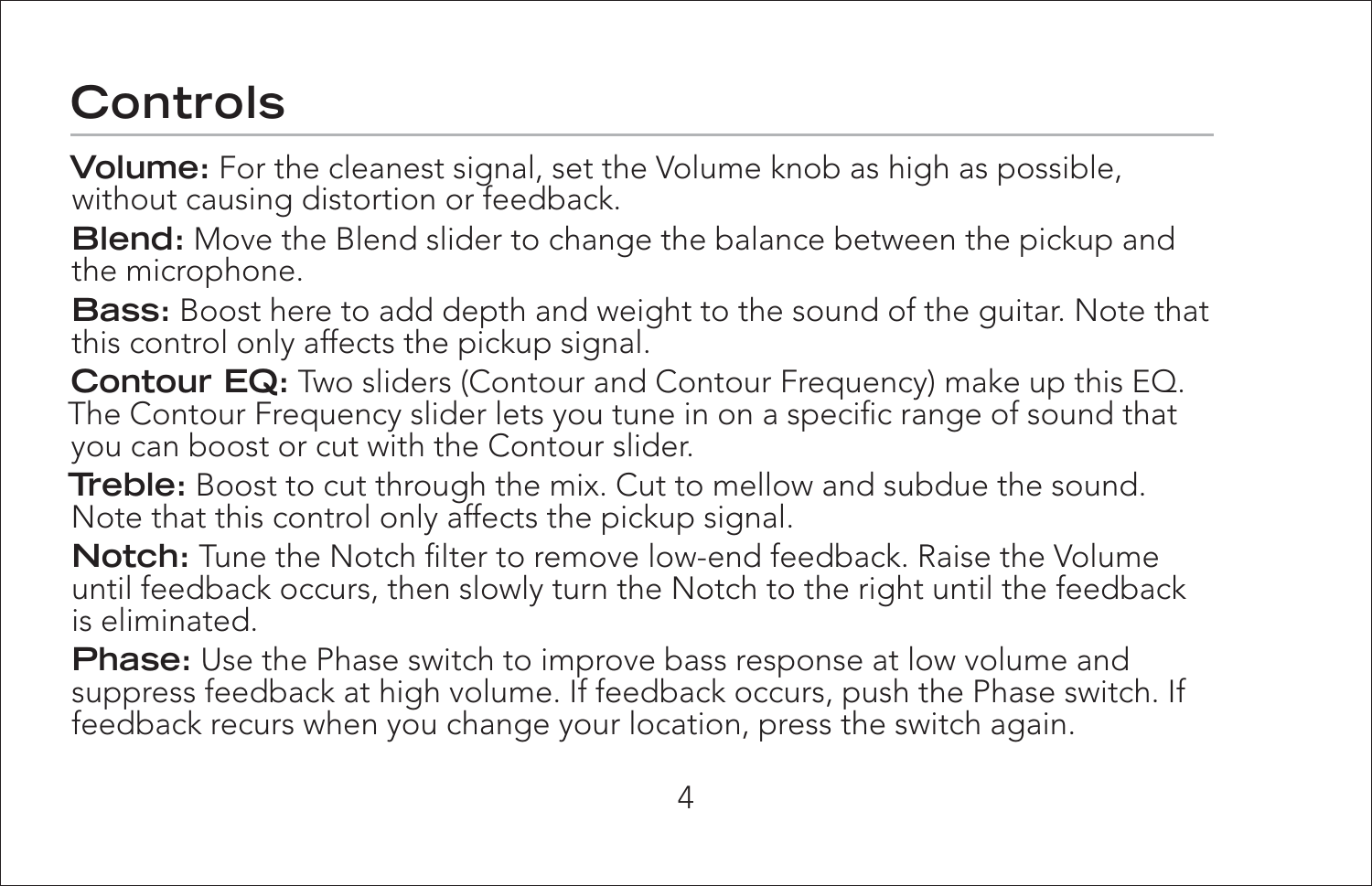### **Power**

Plug in the guitar, and the Prefix Pro Blend switches on. The Battery LED will flash once at power-up to tell you the preamp is on.

#### **Low battery indicator**

When the Battery indicator lights steadily, it is time to change the battery. To conserve power, unplug the instrument when not in use. Replace the battery by flipping open the preamp body using the latch located at the top of the preamp. Be sure to observe the correct polarity during this installation.

# **Microphone Trim Adjustment**

The microphone and pickup levels are preset at the factory and do not require adjustment. However, a microphone trim control may be adjusted to alter the microphone and pickup balance.

Set the Blend slider to the center position and flip open the preamp body. The trim control is located under the control panel next to the Bass slider. Use a small screwdriver to adjust the trim control as necessary.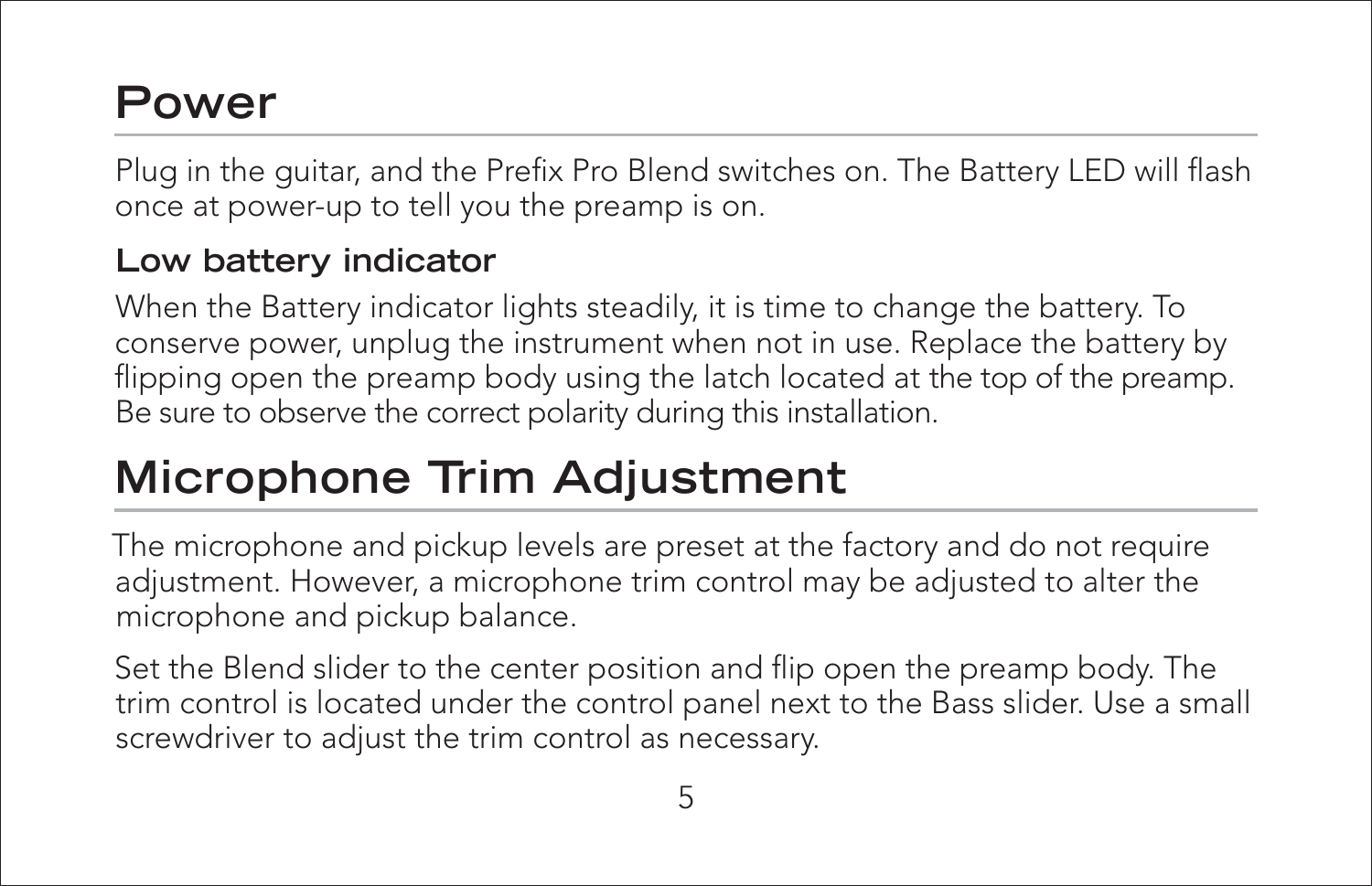# **Sample Settings**

#### **Fingerstyle**

This will add fullness to the bass and definition to the treble.



#### **"Scooped" mid**

This setting emphasizes extreme bass and treble.

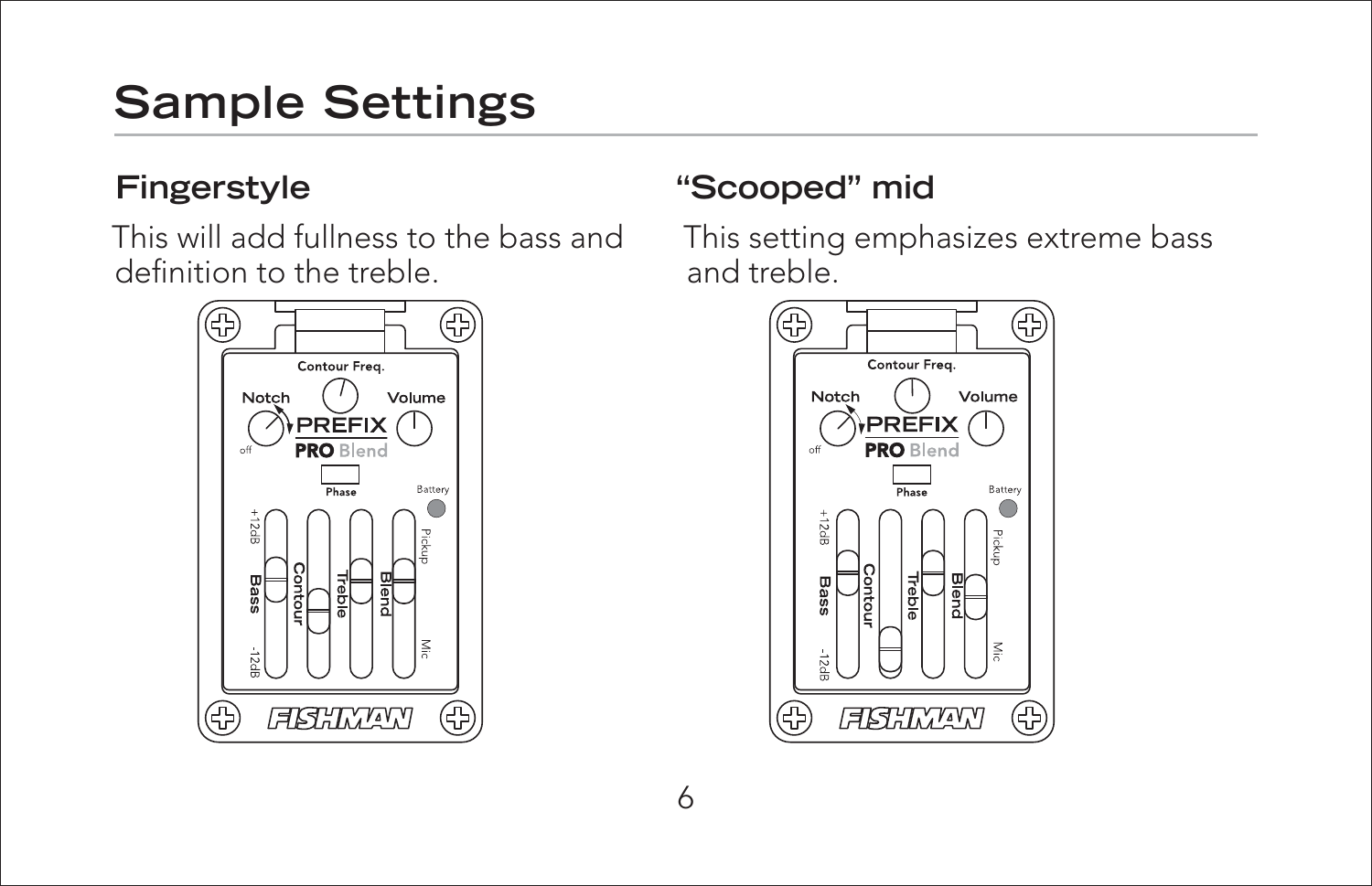### **Electrical Specifications**

Nominal Input Level:  $\sim$  -20dBV Input Impedance: 20MOhm Output Impedance: Less than 3.5kOhm Nominal Output Level: 12dBV THD: Less than .04 %, -20dBV input Noise Floor: -97dB Dynamic Range: 102dB Battery Life: 100hrs. Notch Filter Range: 30Hz – 300Hz (-15dB) Bass Control Frequency: 60Hz Treble Control Frequency: 10kHz Contour Control Frequency: 250Hz – 10kHz; Q = 0.5

All specifications subject to change without notice.